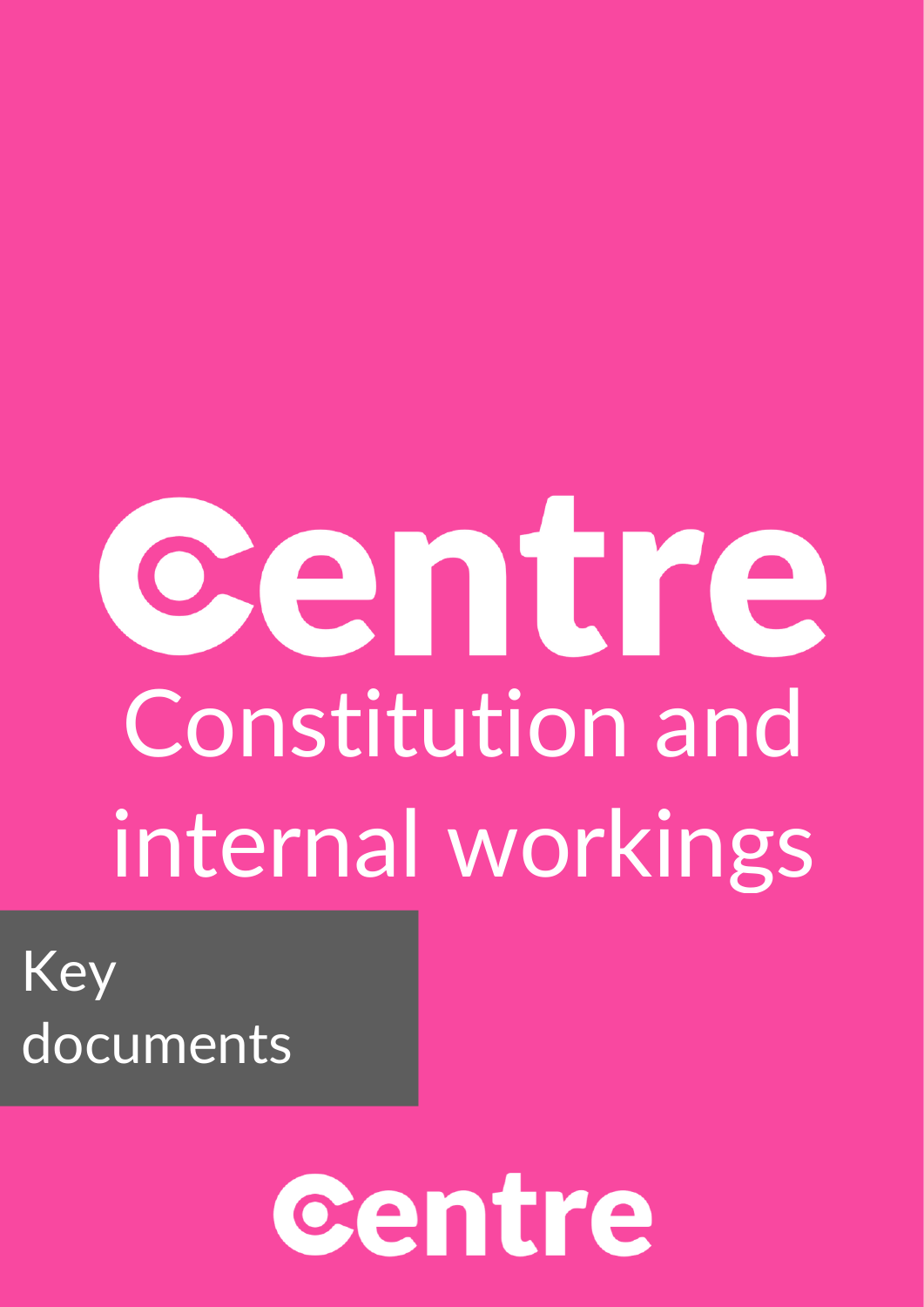## **Date these procedures came into effect:** 31/12/2021 **Date these procedures must be updated by:** 01/01/2023

**Written by:** Torrin Wilkins.

**This document sets out:** how our organisation works. It covers: our core aims, voting on policy within the organisation, the responsibilities for people who hold roles within Centre and the accountability of these individuals.

**Preamble.** Centre is a cross party think tank and pressure group. We support what has become known as the 'Nordic model', 'Nordic capitalism' or 'Nordic Social Democracy'. We see the Nordic model as one that fits into the centrist approach to politics, namely combining strong public services with a free market economy.

**Name and Slogan.** The name of this group is "Centre" and the slogan for the group is "Working together".

#### **Objectives:**

- To publish new material and to inform political debate.
- To generate new policy ideas and spread awareness of them.
- To provide a forum for those who agree with centrist politics.
- To reach out to those on the left and right of politics with policies we agree on.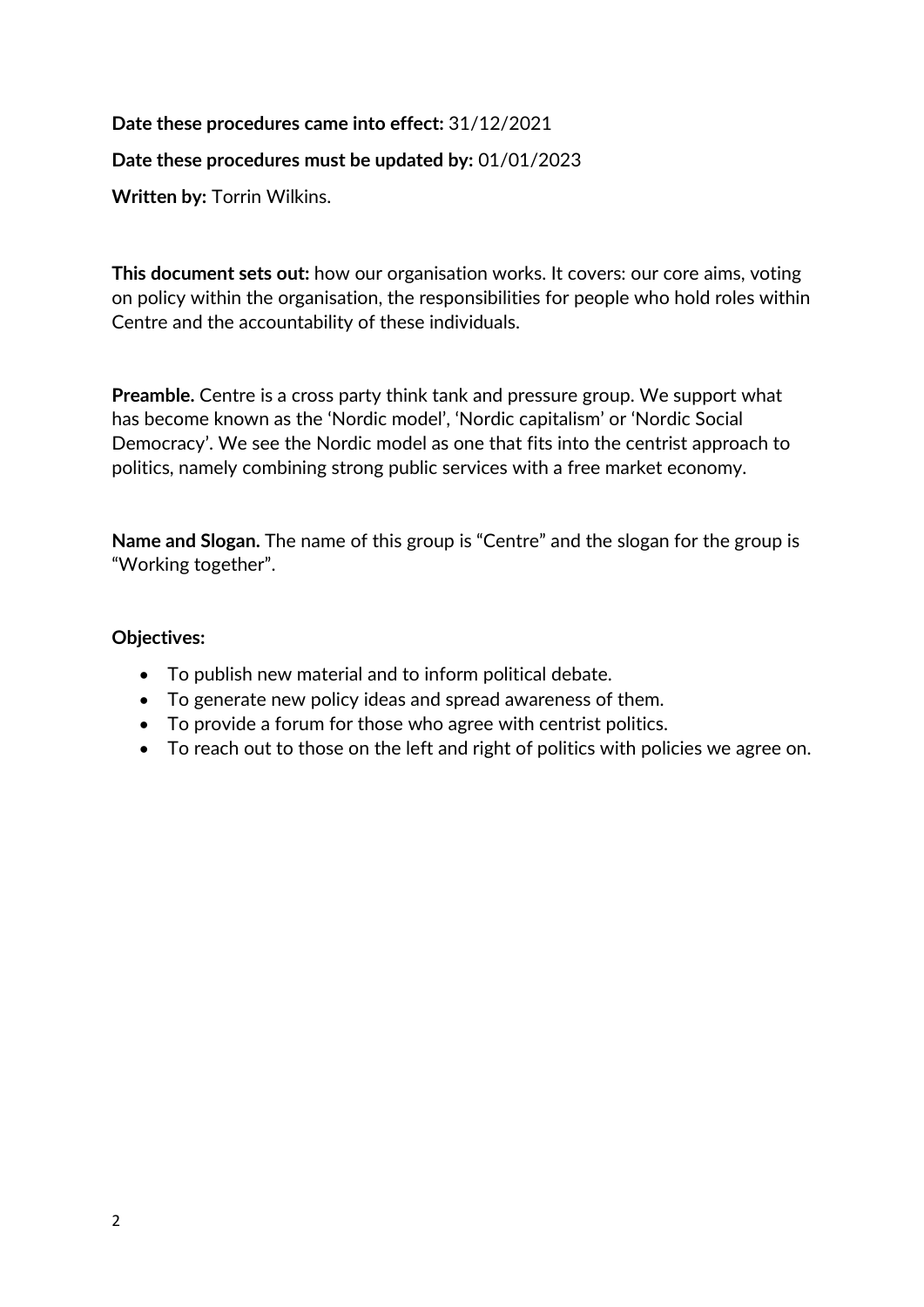## Voting procedures:

#### **Proposal:**

New policies can be proposed by any one of the following: a regional branch, two members of the Centre team, the student wing, regional student branch or 30 members of Centre. Policy proposals must be costed if they are a large-scale policy and then sent through our policy forum.

#### **Debate:**

The Director is the broker and tries to reach a unanimous decision on policies within the group. Regional chairs and the spokespeople affected by the policy or paper would also have the chance to raise any concerns specific to their area.

#### **Vote:**

The Administration, Spokespeople and Regional/State Chairs each have one vote. For policies to pass they need a simple majority (50% +1)

#### **Adoption:**

If a vote is taken, this will be specified within the "our aims" document. Whilst the organisation holds positions, each member can express their personal opinions.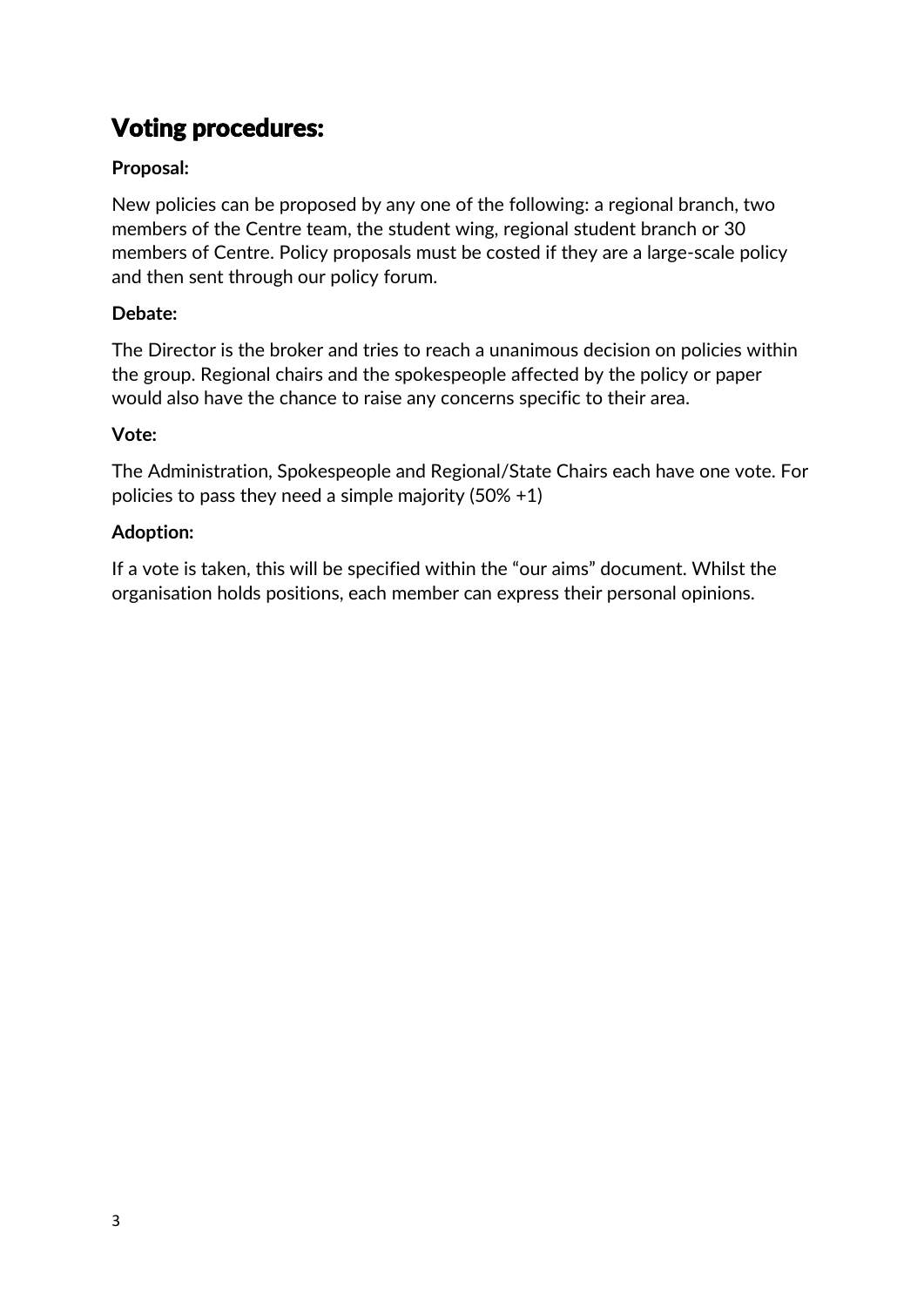## Additional voting procedures:

**Accepting new team members.** Members wanting to join the team should first send a CV if they have one or a smaller description of their previous experience and why they would like the position if they don't have one. The applicant should also let the person who is passing on their application onto the team know whether they have any large disagreements with Centre policy. Once this has been completed the full application including all of the questions the individual answers will be passes to our team who will have a majority vote on whether to accept the person.

**No confidence votes.** No confidence votes can be triggered if 10% of the team or 10% of members ask for one. They can be called for any member of the team including the Administration, Spokespeople and Regional/State Chairs. The question for the vote will be "do you have confidence in (name)?", the answers would be "Yes", "No" or "unsure". If a majority votes "Yes" then the person will be removed from their position. There may be no more than one confidence vote in a person per year. The main team can pass votes of no confidence in member of regional teams. Members of regional teams can also pass votes of no confidence in other members of their regional teams. The votes themselves should be called if: the team member is no longer a member of Centre, they have not been contactable for three weeks or they have not completed any work including papers, articles, policy proposals, podcasts or more general work within Centre.

If a vote is a 50/50 split, then the vote is not passed.

## Meetings:

- One meeting on the second Wednesday of every month at 8pm unless this needs to be changed due to personal commitments of team members to plan the campaigns, paper releases and social media posts for the month coming.
- Social meetings are allowed if any member of the team requests one.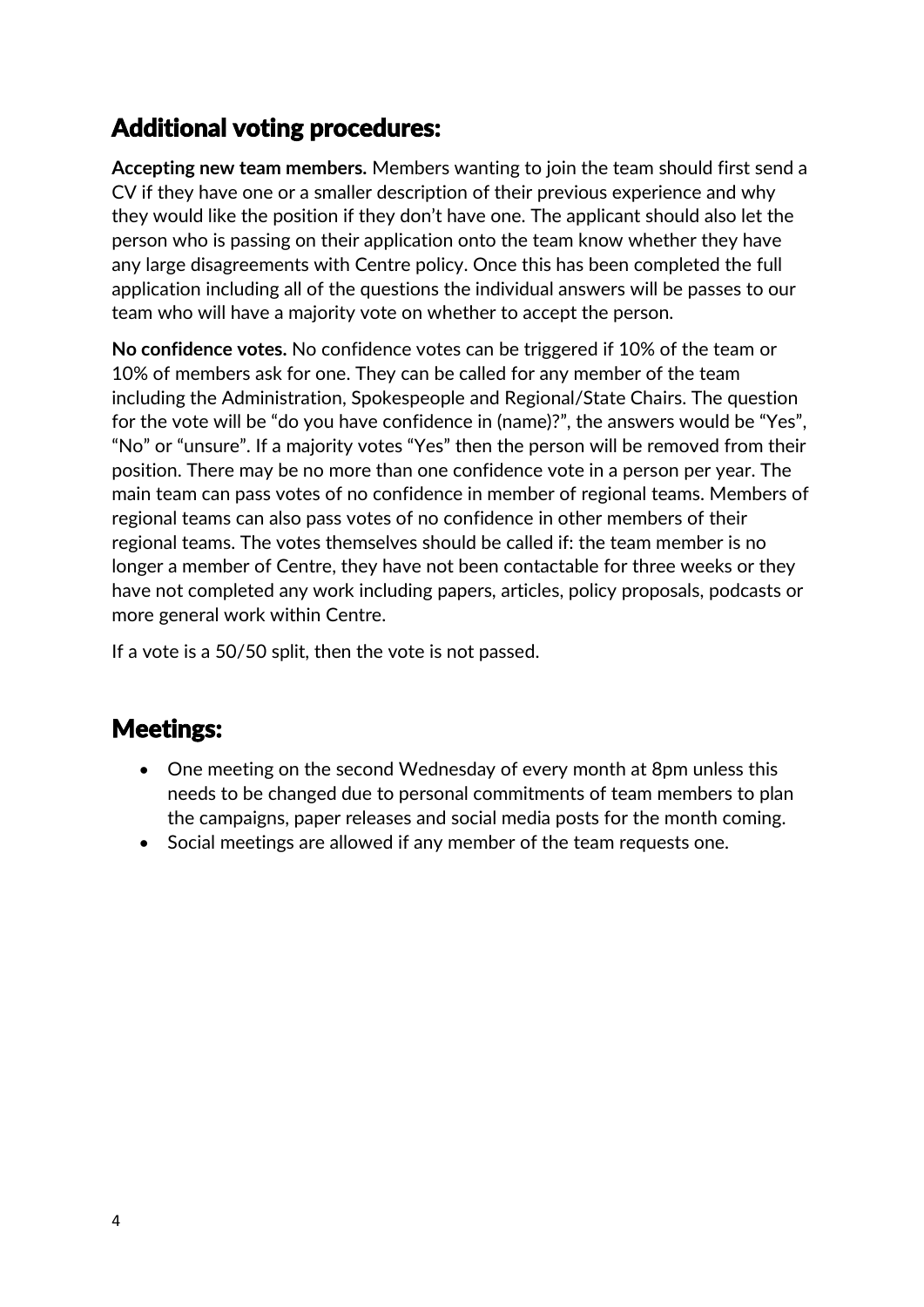## National, Student and Regional Branch powers:

#### **National:**

Votes on and creation of new policies.

Donations.

#### **Split between national, student and regional branches:**

Papers and articles can be released by any branch of Centre but must not conflict with the main Centre policies.

Running social media campaigns which can't conflict with Centre policies.

Events which can be either run by the main organisation or by individual orginisations such as a student branch. These tend to involve people from different sides of a debate but if they are specifically in support of a policy it should not conflict with Centre policy.

Membership, this includes membership of Centre as a whole, regional branches, student membership and student membership.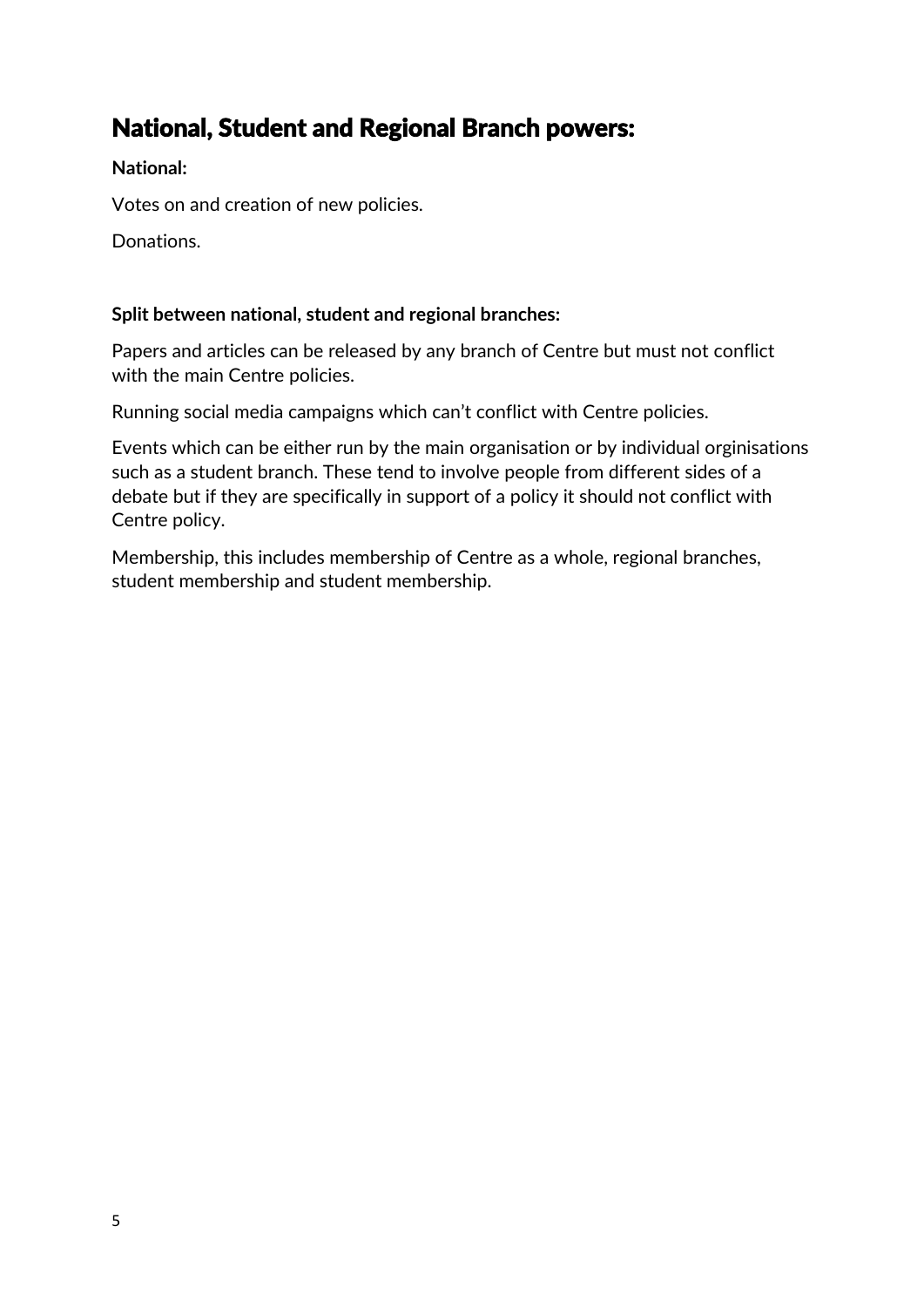## The Centre team:

The Centre team is the decision-making body within Centre for new policies, papers and campaigns. The team is sometimes also called the "Executive". The requirements to be on the team are:

• They must be members of Centre.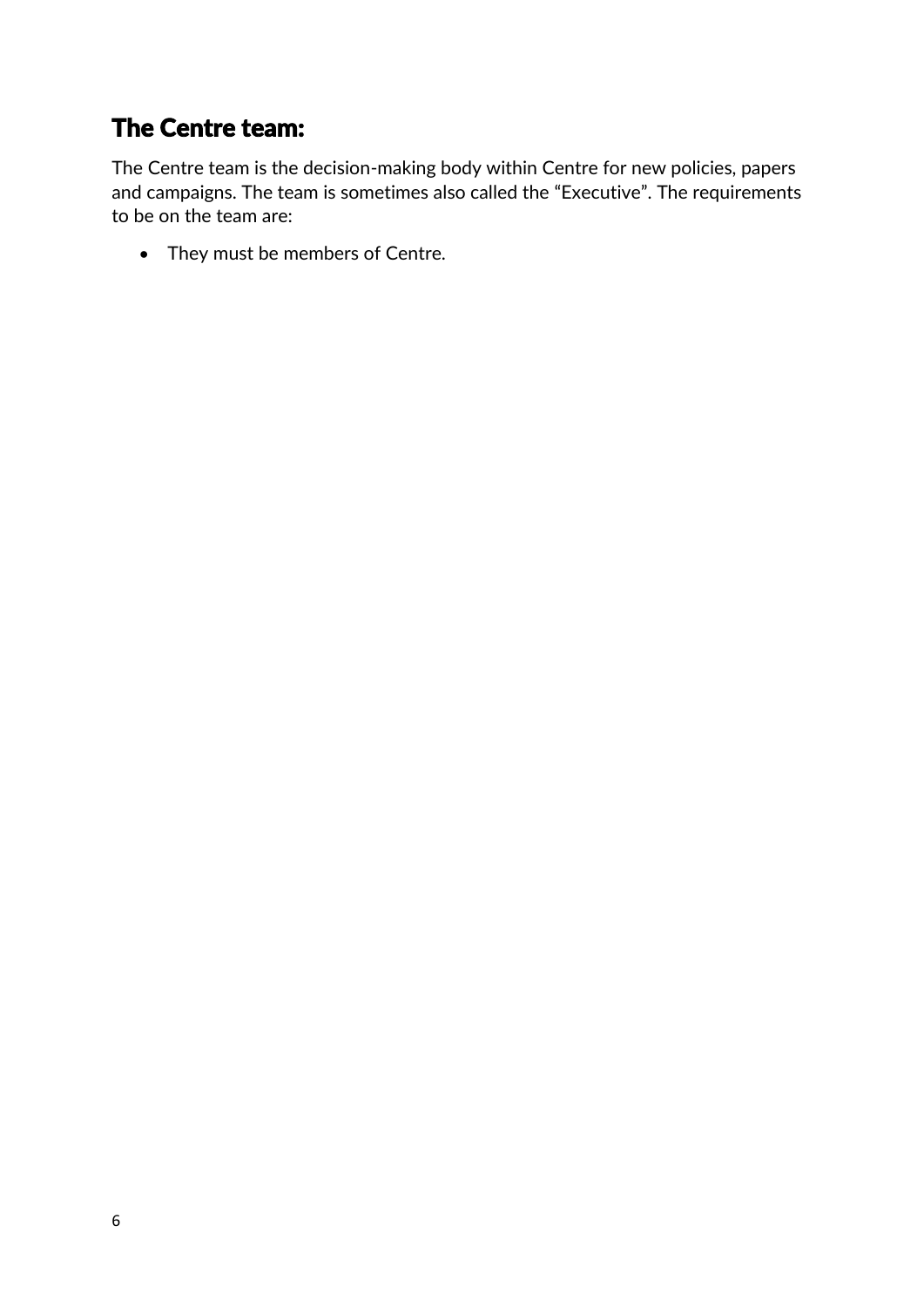## Administration:

#### **Director.**

The Director of Centre is the most senior member of our organisation. In their role, they are required to:

- Acts as the main spokesperson for the organisation.
- Set the long-term goals of the organisation.
- Deal with the day to day running of Centre.
- Update the constitution, disability access and diversity monitoring key documents. They also sends emails on updates to policies such as safeguarding, privacy, constitutional, Disability access, membership, and any other key documents.
- This role will take around four to six hours a week.

#### **Deputy Director.**

The Deputy Director is the second most senior role in Centre. In their role, they are required to:

- Work on our grassroots support by both helping to open and supporting new branches.
- Keep our existing partners up to date with our activities, papers we are writing and campaigns we are running.
- Agree new partnerships with other organisations.
- Support the director in their role and can temporarily take over if the Director is away or permanently if they leave their position.
- This role will take around two hours a week.

#### **Head of Policy.**

The Head of Policy and Partnerships is in charge of producing new papers and checking new policies. In their role, they are required to:

- Ensure papers and campaigns are completed on time and to oversee their progress.
- Check new papers, podcasts and articles for grammatical or policy-based mistakes.
- This role will take around two hours a week.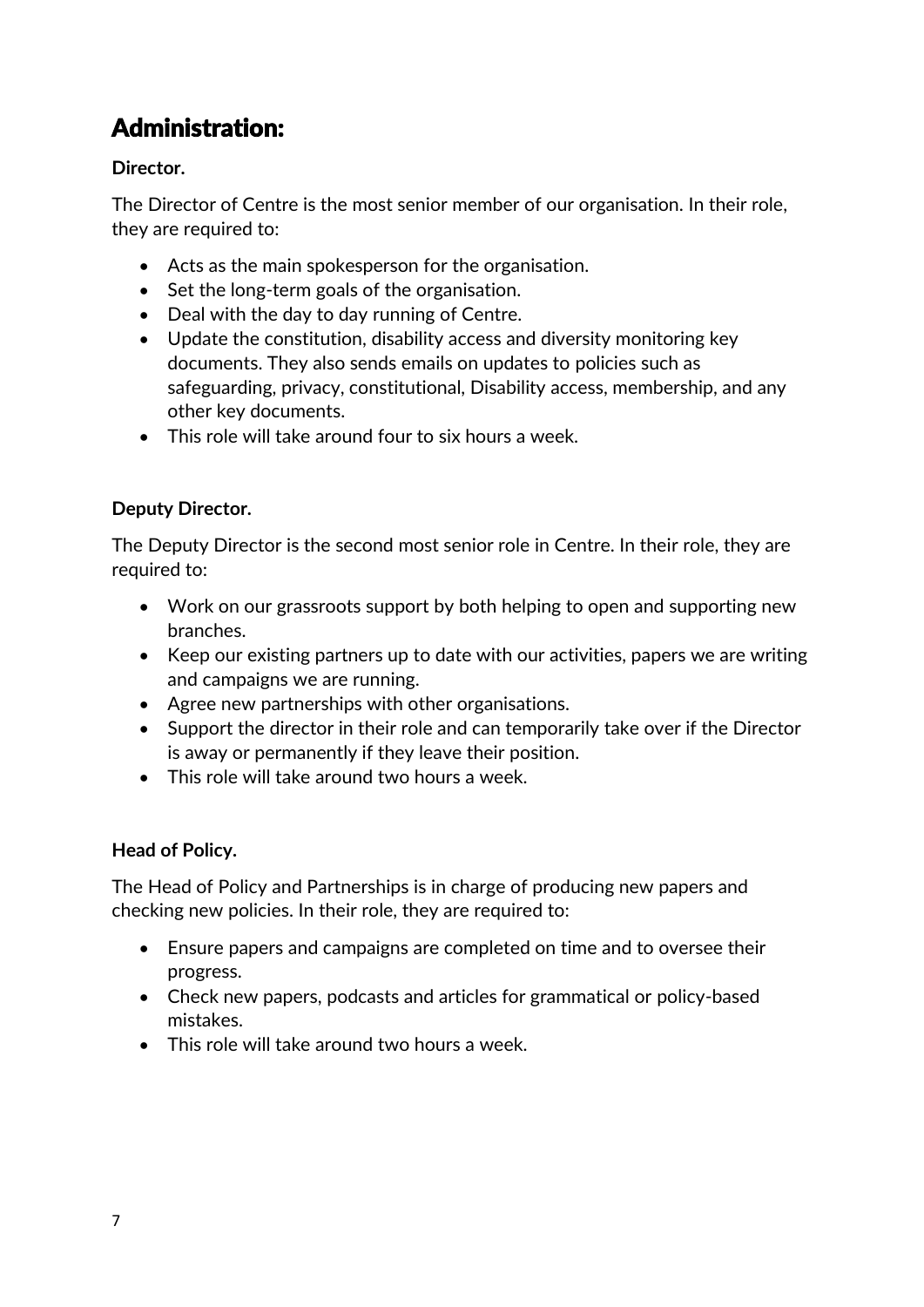#### **Head of Digital Communications.**

The digital campaigns manager is in charge of our social media pages and websites. In their role, they are required to:

- Update our website.
- Create and schedule posts for social media alongside the Digital Campaigns Team.
- Create new graphic styles and help to update our image.
- Heading our Digital Campaigns Team.
- This role will take around three hours week.

#### **Treasurer.**

The Treasurer oversees the finances of Centre. In their role, they are required to:

- Check whether donations to Centre are permissible.
- Manage Centre's bank account.
- Draw up and submit the accounts and the confirmation statement for Centre each year.
- Write up a more detailed financial statement for the Centre Website.
- Look for new potential donors.
- Ensure the Director of Centre is up to date with the accounts each month.
- This role will take around an hour a week.

#### **Head of Membership Development.**

The Head of Membership Development helps to link up Centre with its members. In their role, they are required to:

- Check the membership list and updates it when new members join, existing members leave, or people renew their membership.
- Send monthly emails updating members on the current activities of Centre including new papers, policies, and any general news on the group.
- Runs the Centre Policy Forum.
- Keep the Director up to date on new members every two weeks.
- Manage votes by the team on new policies.
- Write up the minutes of each meeting.
- This role will take around two hours week.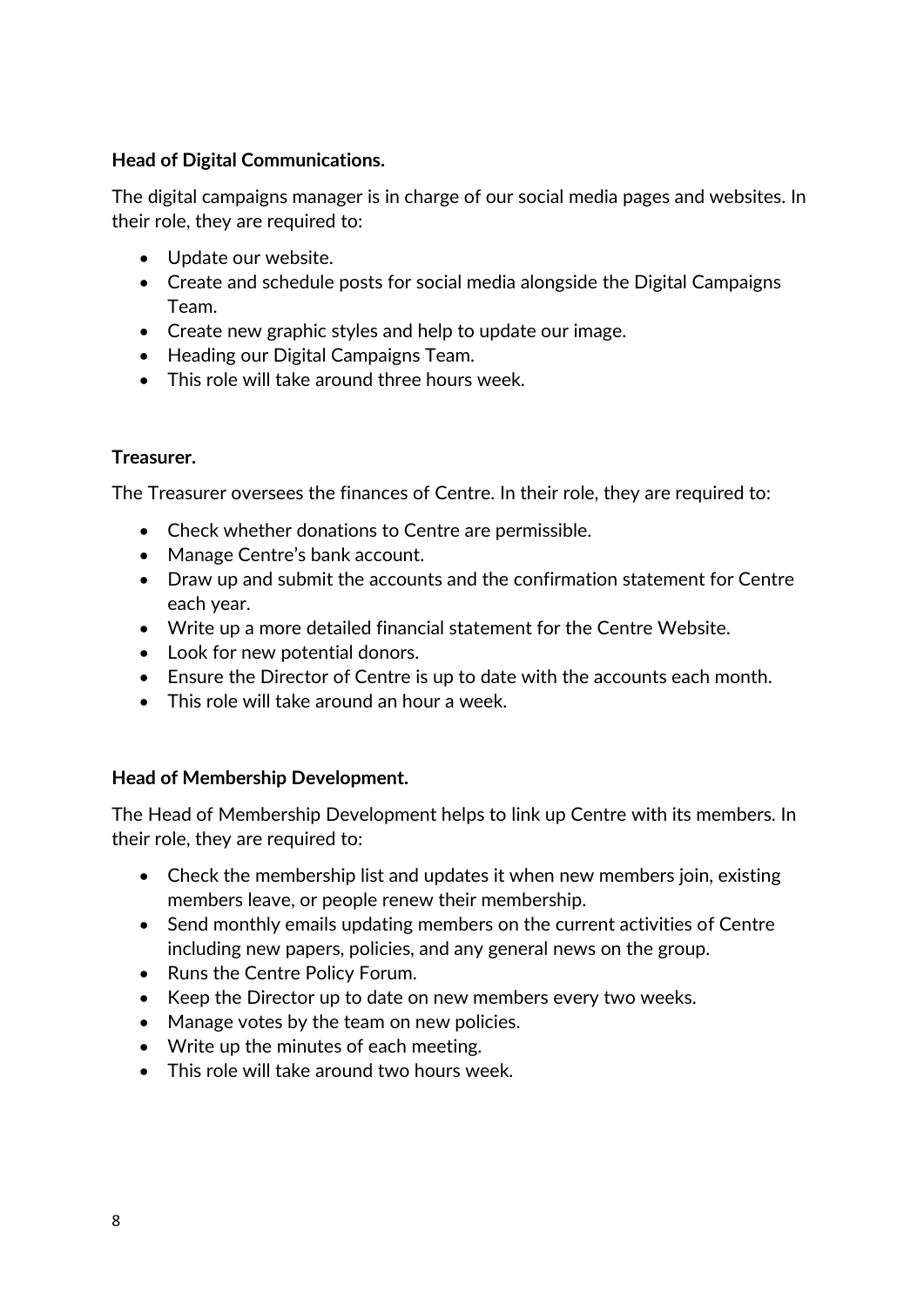#### **Students Centre Chair.**

The Chair of our student's wing represents student members of Centre along with running their own wing of the organisation. In their role, they are required to:

- Run the social media pages for Centre students.
- Head up the students wing for Centre.
- This role will take around two hours week.

#### **Students Centre Deputy Chair.**

The Deputy Chair of Centre Students is the second most senior role in Centre Students. In their role, they are required to:

- Support the Chair of Centre Students in their activities.
- This role will take around an hour week.

#### **Press Officer.**

The Press Officer manages the relationship Centre has with media and news organisations. In their role, they are required to:

- Runs the press office which includes press releases or external press coverage of Centre or our team.
- Handles media appearances or articles outside of Centre.
- This role will require around two hours per week.

#### **Head of Events and Podcasts.**

Our Head of Events and Podcasts helps us to discuss ideas with members of other organisations. In their role, they are required to:

- Set up, arrange and chair events run by Centre. This includes panel events or in some cases one on one interviews.
- They are responsible for recording, editing and uploading podcasts which we do once a month.
- This role will require around three hours per week.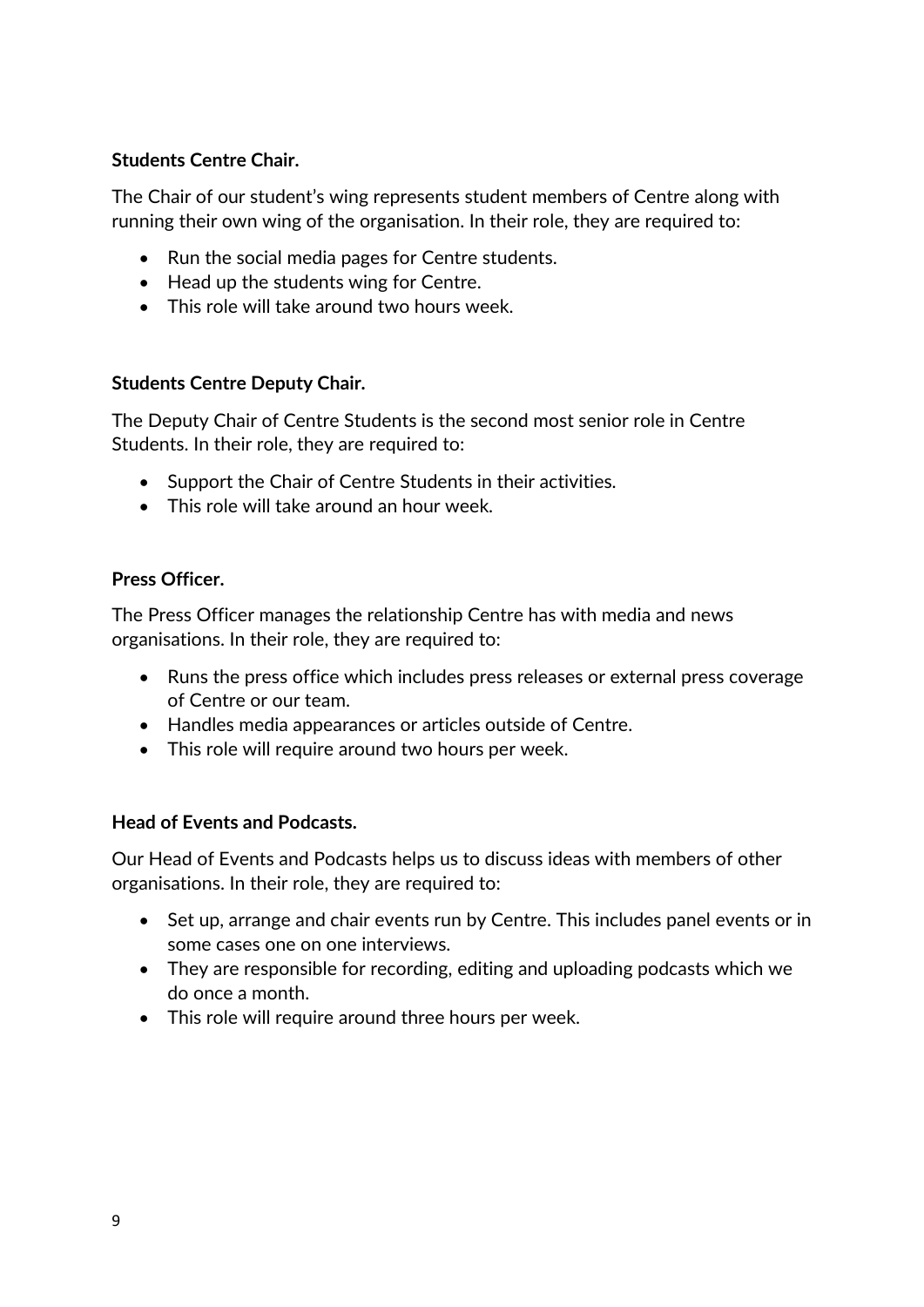#### **Data Protection Officer (DPO).**

The Data Protection Officer is an independent position within Centre that focuses on compliance with the General Data Protection Regulation (GDPR). In their role, they are required to:

- Be an expert in data protection.
- Report to the Administration of Centre on GDPR compliance.
- Helps to ensure Centre is GDPR complaint.
- Give advice on our data protection obligations and to inform and advise Centre and our team about our obligations to comply with the GDPR and other data protection law.
- Give advice on and to monitor Data Protection Impact Assessments (DPIAs).
- Act as a contact point for data subjects and the supervisory authority along with cooperating with the supervisory authority.
- to monitor compliance with the GDPR and other data protection laws, and with our data protection polices, including managing internal data protection activities; raising awareness of data protection issues, training staff and conducting internal audits;
- to be the first point of contact for supervisory authorities and for individuals whose data is processed (employees, customers etc).

The above points are altered from: [https://ico.org.uk/for-organisations/guide-todata](https://ico.org.uk/for-organisations/guide-todata-protection/guide-to-the-general-data-protection-regulationgdpr/accountability-and-governance/data-protection-officers/)[protection/guide-to-the-general-data-protection-regulationgdpr/accountability-and](https://ico.org.uk/for-organisations/guide-todata-protection/guide-to-the-general-data-protection-regulationgdpr/accountability-and-governance/data-protection-officers/)[governance/data-protection-officers/](https://ico.org.uk/for-organisations/guide-todata-protection/guide-to-the-general-data-protection-regulationgdpr/accountability-and-governance/data-protection-officers/)

- Help to update Centre's privacy policy when required.
- This role should take up about an hour a week although this will vary between weeks if there are more or less GDPR related requests and queries.

#### **Regional and State Chairs.**

We have positions for chairs in each region on England along with State Chairs in Scotland, Wales, and Northern Ireland. The sit on our administration to represent their branch. Each Chair is responsible for:

- Increasing recruitment in that area.
- Highlighting policy proposals which are specific to the region or state they represent.
- A branch of communication for the regions/states with the Director/Deputy Director.
- Helping with one paper per year.
- This role will require around one hour per week.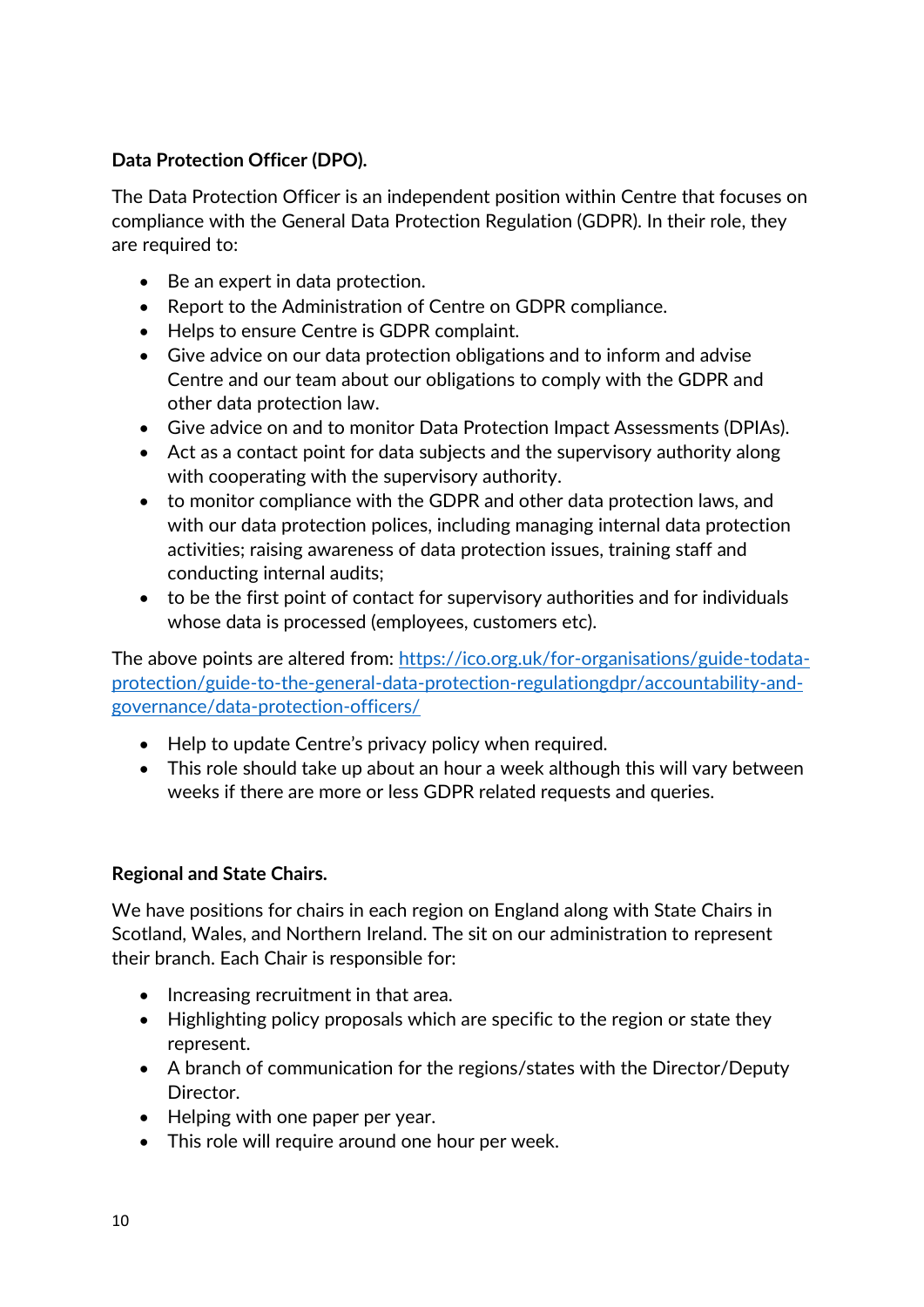## Spokespeople:

We have Spokespeople for Education, the Economy, Health Care, Environment, Democracy, Foreign Affairs, Social Security, Housing, Transport, Justice, Equality and Culture, Media and Sport. Spokespeople are responsible for:

- Producing one new paper for Centre per-year.
- Producing an article for our website once every two months.
- Collecting policy ideas from members relating to their area.
- This role will require around two hours per week.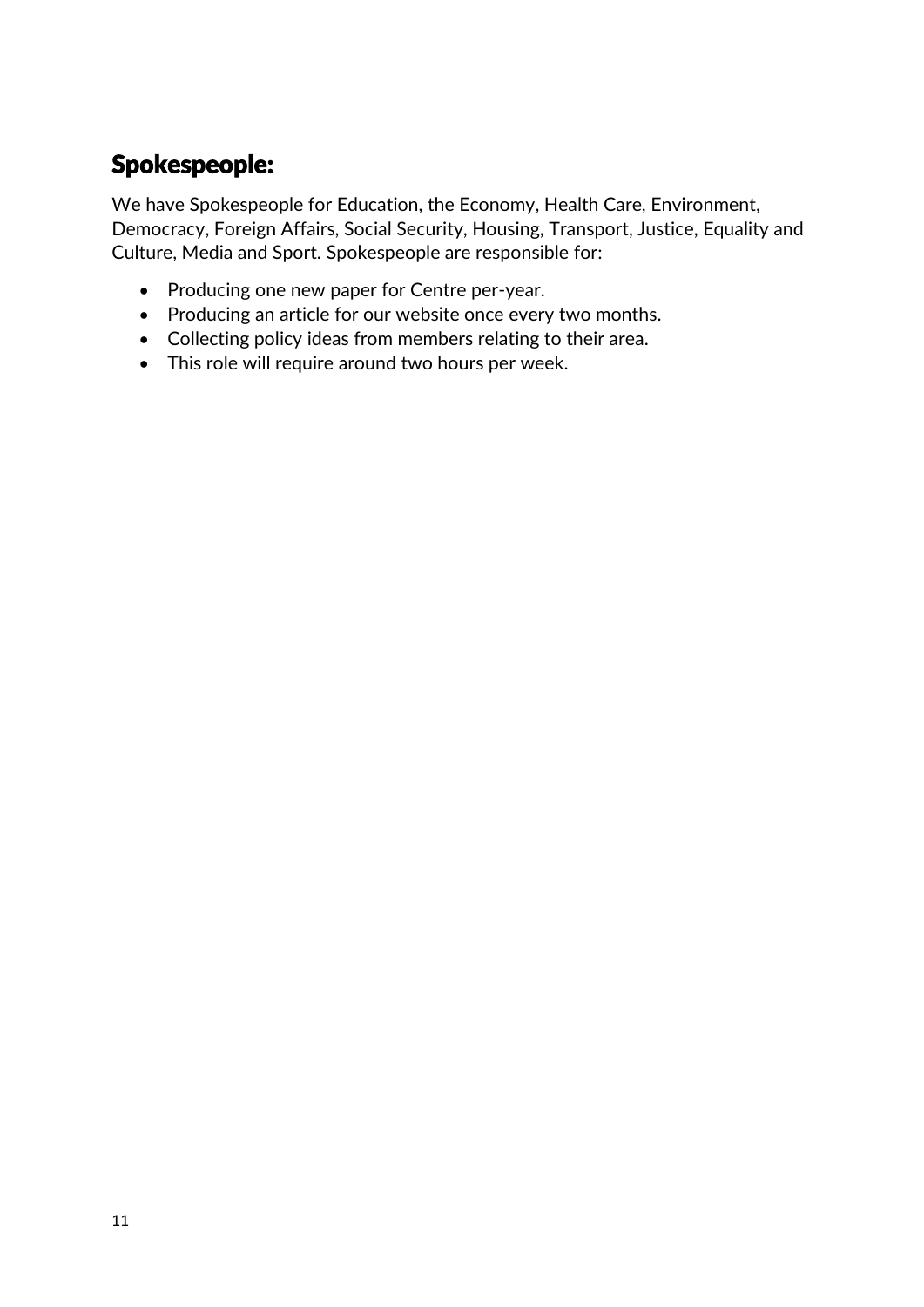## Regional/State teams:

We have positions for Regional Chairs in the South East, South West, London, the East Midlands, the West Midlands, Yorkshire and the Humber, the North West, the North East. We also have state Chairs in Wales, Scotland and Northern Ireland. To be a regional or state Chair members must:

• Be a member of Centre in that region.

#### **Regional and State Chairs:**

Regional and State Chairs are responsible for running Centre's activities in that area. The position should be titled (name of state/region) Chair. An example is "Scotland Chair". In their role, they are required to:

Sit in regional or state executives and the Centre team. Their position is as stated in the Administration section. They can either fill the positions below or do these tasks themselves.

- Deal with the day to day running of the branch.
- This role will require around two hours per week.

#### **Deputy chairs:**

The position should be titled (name of state/region) Deputy Chair. An example is "Scotland Deputy Chair". In their role, they are required to:

- Take over from the Chair if they step down.
- Assist the Regional or State Chair in their role.
- This role will require around an hour per week.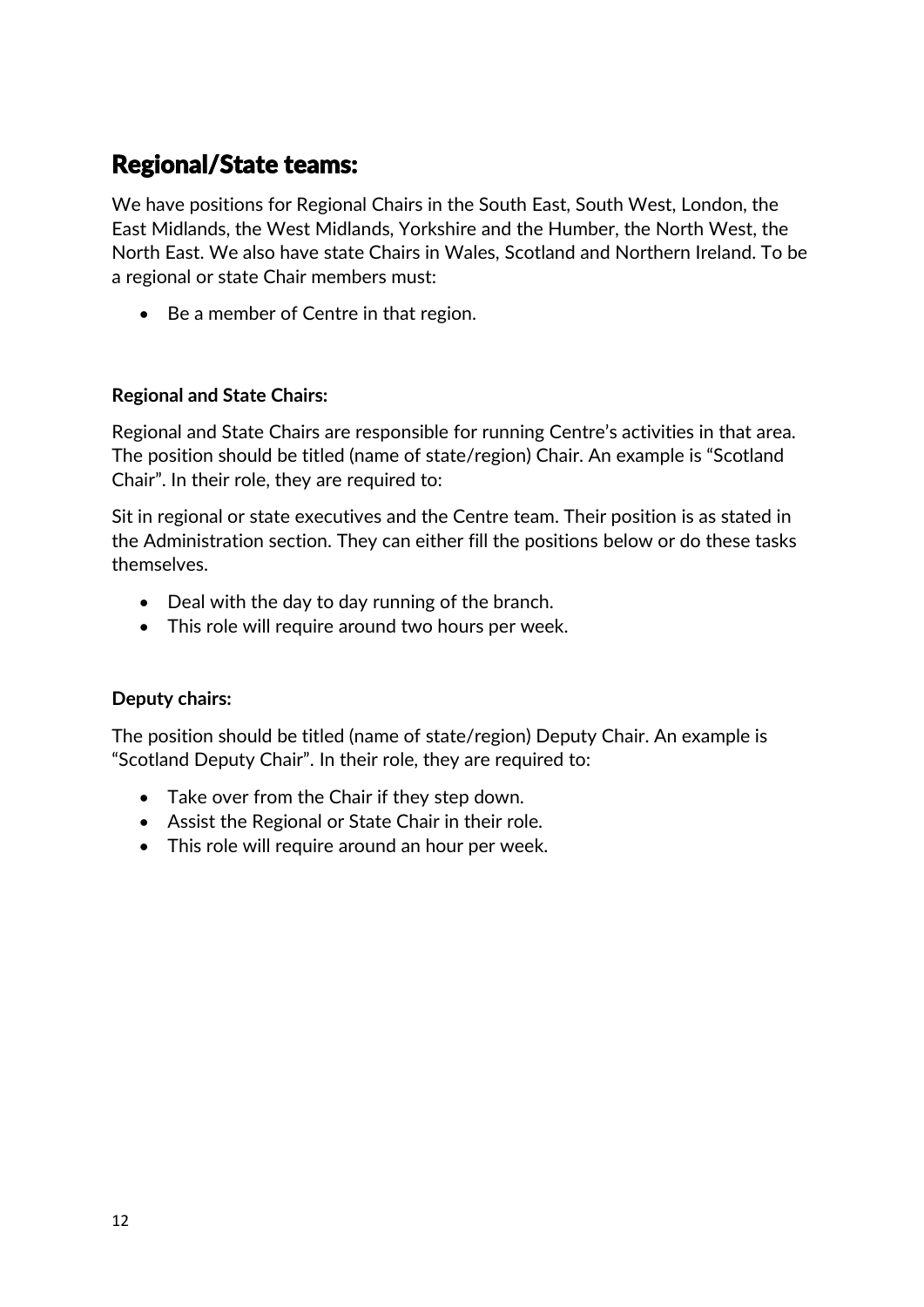#### **Regional Spokespeople and State Spokespeople:**

The title of this position should include the name of region or state and the Spokespersons area. This should read as: "Scotland Devolved Health Spokesperson". In their role, they are required to:

- Focus on regional or state specific issues such as devolution in Scotland, Wales and Northern Ireland. It also includes policies that are specific to certain areas such as education differences such as school types or local policies involving housing.
- Come up with policies specific to that area that aren't already covered by the UK wide Centre aims.
- Support Centres UK wide campaigns.
- This role will require around one hour per week.

#### **Regional social media heads:**

In their role, they are required to:

- Run the regional Facebook and Twitter branches. We require 3 posts on regional or state social media pages per week.
- This role will require around two hours per week.

#### **Regional and State Head of Membership Development:**

In their role, they are required to:

- Check on members joining in that region and engage them with regional or state activities.
- This role will require around an hour per week.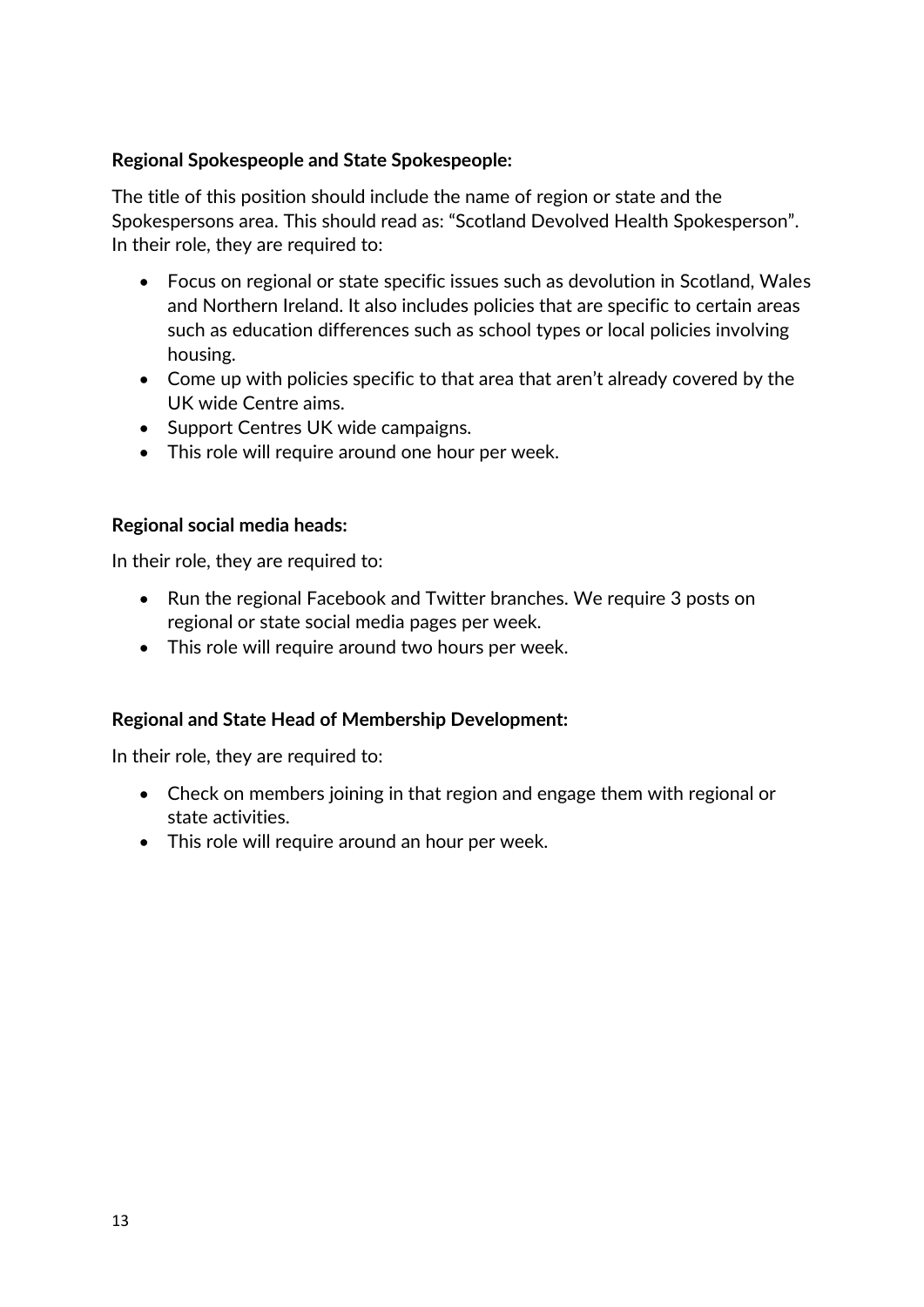## Digital Campaigns Team:

Our digital campaigns team consists of several member who run Centre's digital activities.

#### **Head of Website Development:**

In their role, they are required to:

- Updates the website with new articles, team members, partners, petitions, documents, policies and events.
- This role will require around two hours per week.

#### **Head of Photography and Video:**

In their role, they are required to:

- Creates and edits videos and photographs for Centre.
- This role will require around one hour per week.

#### **Social Media Team:**

In their role, they are required to:

- This team produces cover text and graphics for our social media campaigns.
- Creates the graphics, writes the cover text and schedules the posts.
- This role will require around three hours per week.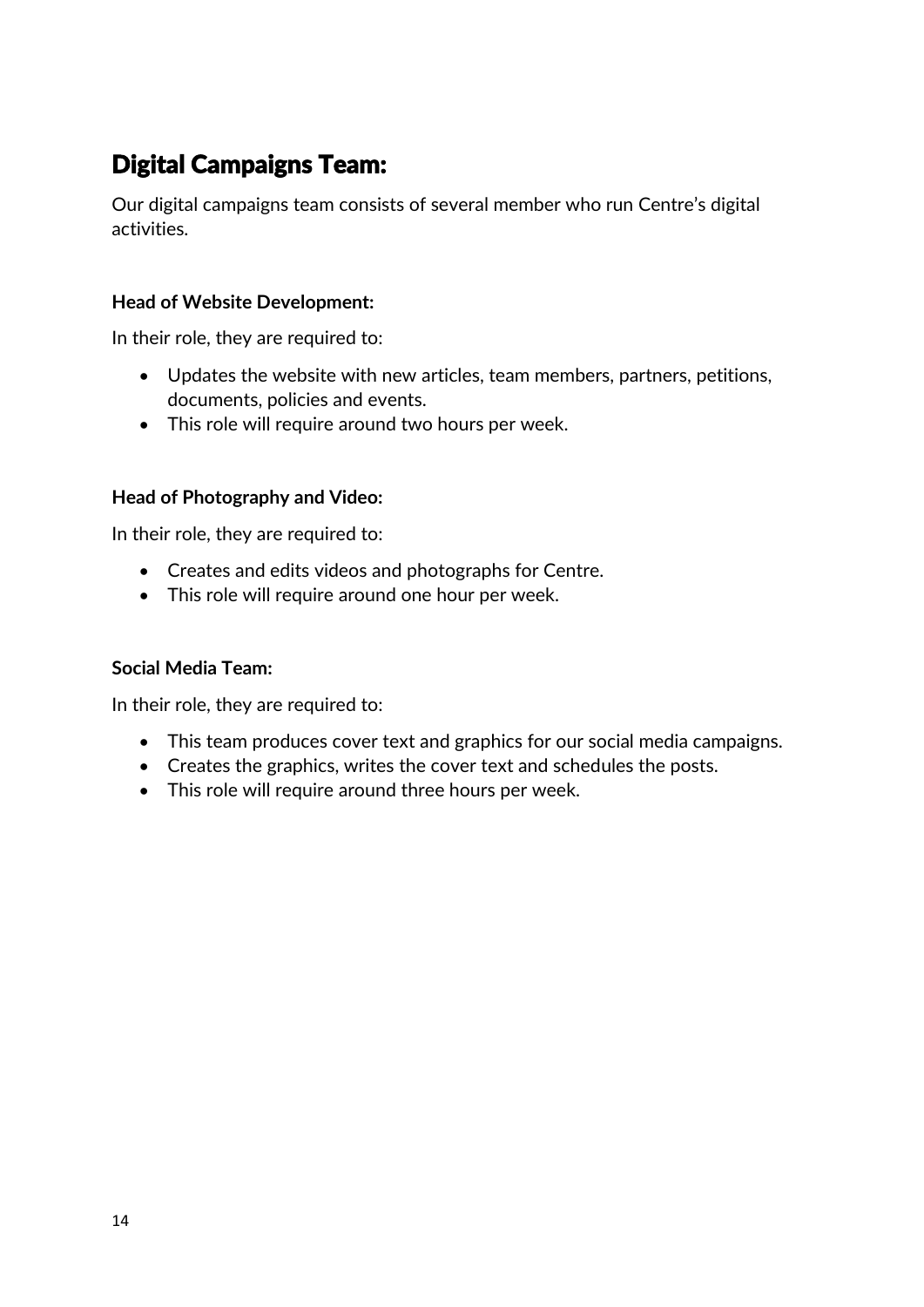## Independent Complaints:

#### **Head of Complaints:**

In their role, they are required to:

- Remain independent which involves not holding another position within Centre or vote on policies.
- Respond to complaints, ensure complaints are anonymous, to give them a case number and to investigate the complaint making a decision on the complaint if necessary.
- Helps the Deputy Head of Complaints in providing new sections for the complaints procedure, the whistle blowing policy and investigations into minor issues.
- Due to the nature of this role involving ongoing complaints the person holding it must give us four weeks' notice if they decide to leave the position.
- The number of hours this role will take each week will depend on the number of complaints, minor investigations or whistleblowing reports we receive.

#### **Deputy Head of Complaints:**

In their role, they are required to:

- Remain independent which involves not holding another position within Centre or vote on policies.
- Respond to complaints if there the complaint involves or there is a conflict of interest with the Head of Complaints. This can involve responding to complaints, ensuring they are anonymous, giving them a case number and investigates the complaint making a decision on the complaint if necessary.
- Due to the nature of this role involving ongoing complaints the person holding it must give us four weeks' notice if they decide to leave the position.
- The number of hours this role will take each week will depend on the number of complaints, minor investigations or whistleblowing reports we receive.

#### **Pastoral Care Officer and Head of Safeguarding:**

In their role, they are required to:

- Remain independent which involves not holding another position within Centre or vote on policies.
- Support people under 18 and adults with additional needed before, during and after complaints.
- Ensuring at least one is present at events where there are vulnerable members or those under 18 are safe.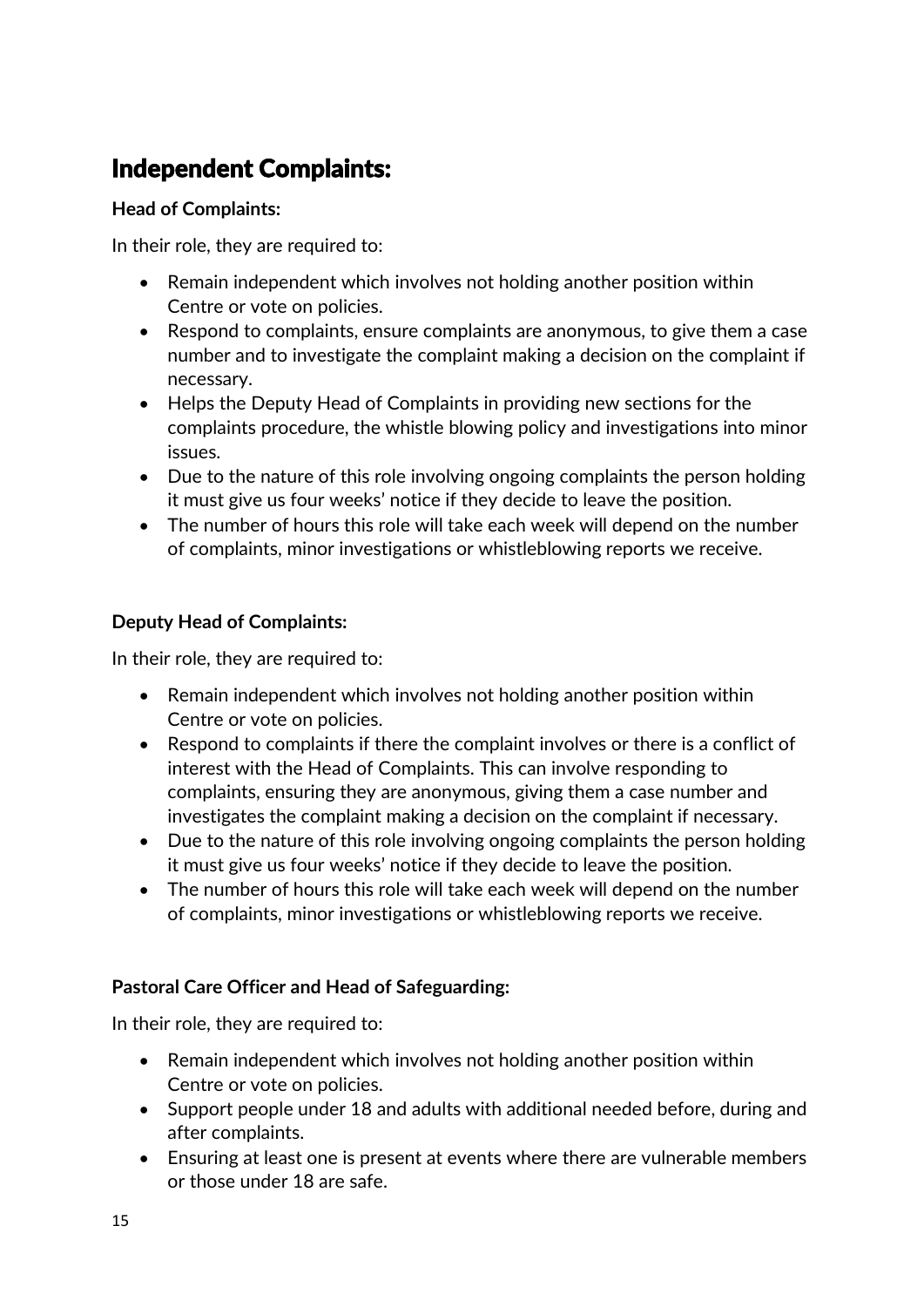- Giving basic training to other members of Centre in how what Centres safeguarding rules are and how to report or deal with issues.
- The number of hours this role will take each week will depend on the number of complaints, minor investigations or whistleblowing reports we receive.
- Due to the nature of this role involving ongoing complaints the person holding it must give us four weeks' notice if they decide to leave the position.

## Our members:

Outside of the team, we also have our grassroots which is our general membership.

**Membership.** Membership of Centre is free. This allows members to propose policies through the [policy forum](https://www.facebook.com/groups/CentrePolicyForum) or to send us online content through the digital campaigns [page](https://www.facebook.com/groups/696284520803848) for our social media pages or website. By becoming a member of Centre, you agree to support the group's main principles, abide by our membership terms and our code of conduct. Membership may be withdrawn if you bring the group onto disrepute.

### Rules on complaints within Centre:

Complaints will be delt with by our complaints procedure which can be used if a member breaks our code of conduct. We also have a minor issues procedure if members for smaller issues that don't break the code of conduct alongside a whistleblowing procedure for internal issues with the functioning of the organisation or its members. Finally, we have a safeguarding procedure to ensure any safeguarding breaches are reported.

As an organisation our procedures govern how complaints or issues are delt with. We will, however, not allow the use of any Non-Disclosure Agreements (NDA's) within Centre.